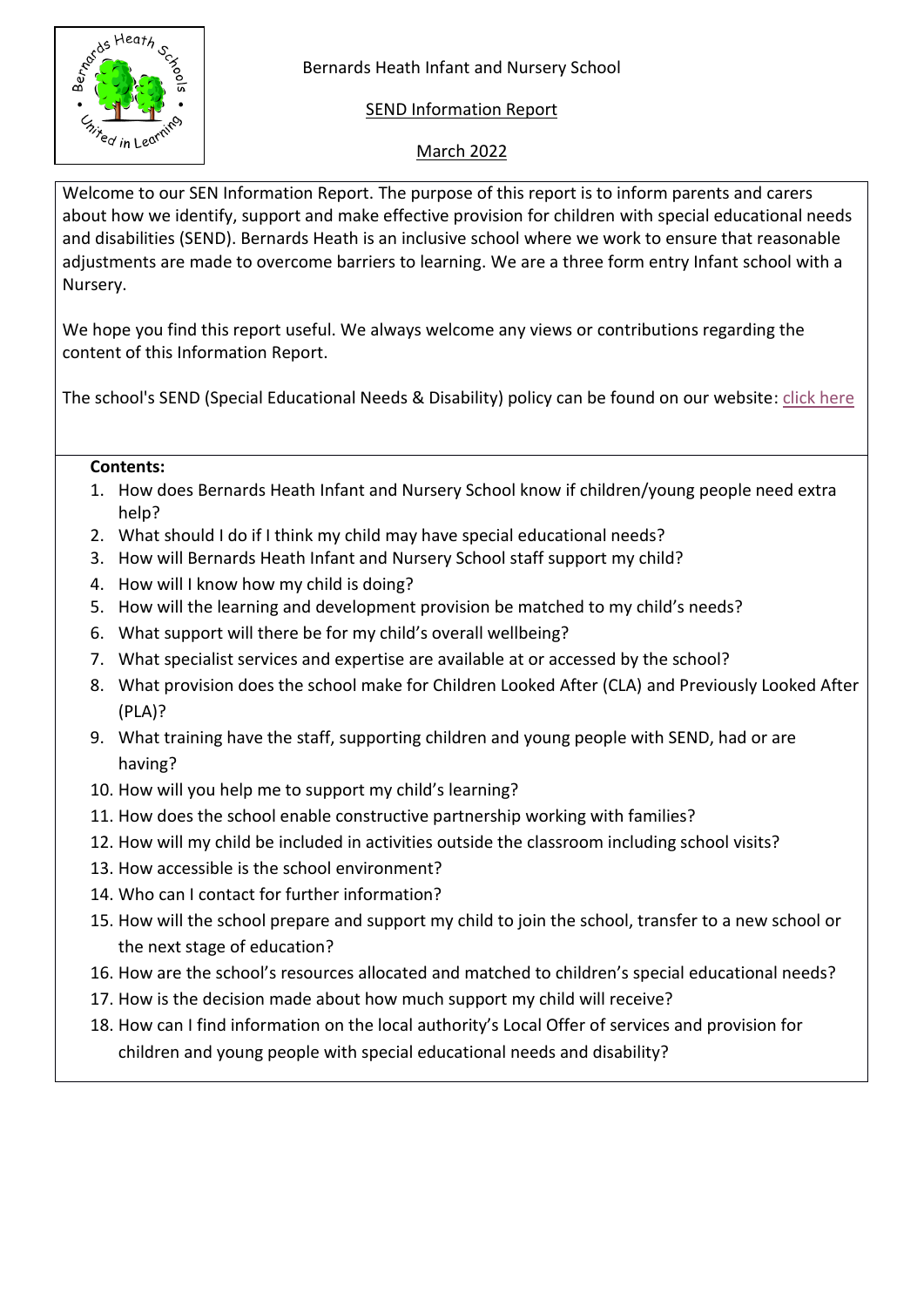### **1. How does Bernards Heath Infant and Nursery School know if children/young people need extra help?**

We know that children need help when:

- $\triangleright$  Concerns are raised by staff, parents, carers or a previous setting.
- $\triangleright$  The child is not making the progress we expect.
- $\triangleright$  Observations and discussions with parents and staff highlight a need
- $\triangleright$  We observe a change in a child's behaviour, self-esteem or friendships.
- $\triangleright$  They tell us we use pupil voice whenever appropriate to listen to our learners to find out how they are doing and how they would like to be supported in school.

# **2. What should I do if I think my child may have special educational needs?**

If you think your child may have a special education need please arrange to meet your child's class teacher in the first instance.

After that, the teacher might ask Mrs Steadman our SENCo (Special Educational Needs Co-ordinator) to make an appointment to talk to you. If appropriate, Mrs Steadman may refer you to another specialist linked to our school. As outlined in the SEN Code of Practice 2015 there are 4 broad areas of need:

- Communication and interaction
- Cognition and learning
- Social, emotional and mental health difficulties
- Sensory and/or Physical needs

# **3. How will Bernards Heath Infant and Nursery School staff support my child?**

Class teachers are responsible for the learning and progress of all children in their class and this starts with quality first teaching.

Teachers continually assess, track and monitor all children's progress through daily observation, marking, feedback and more formal statutory assessments. Each child is tracked using a variety of tools that enable teachers to check that they are making progress in line with the expectations for their age group.

Where a child is making less-than expected progress strategies and provision are put in place. We deliver a graduated approach which is:

- asses the child's needs
- **plan** any adjustments or interventions that need to be put in place
- take forward and **do** the agreed plan
- review the effectiveness of the support and interventions

If a child has needs related to more specific areas of their education, e.g. phonics, handwriting or numeracy then they may become part of a small focus group. Other provision may include our lunchtime nurture group, WellComm communication intervention or Smart Moves gross motor programme.

The class teacher, in consultation with parents, may also create an individualised Additional Support Plan to address specific learning needs.

As part of the graduated approach, provision is regularly reviewed by all involved to establish the effectiveness and to inform future planning.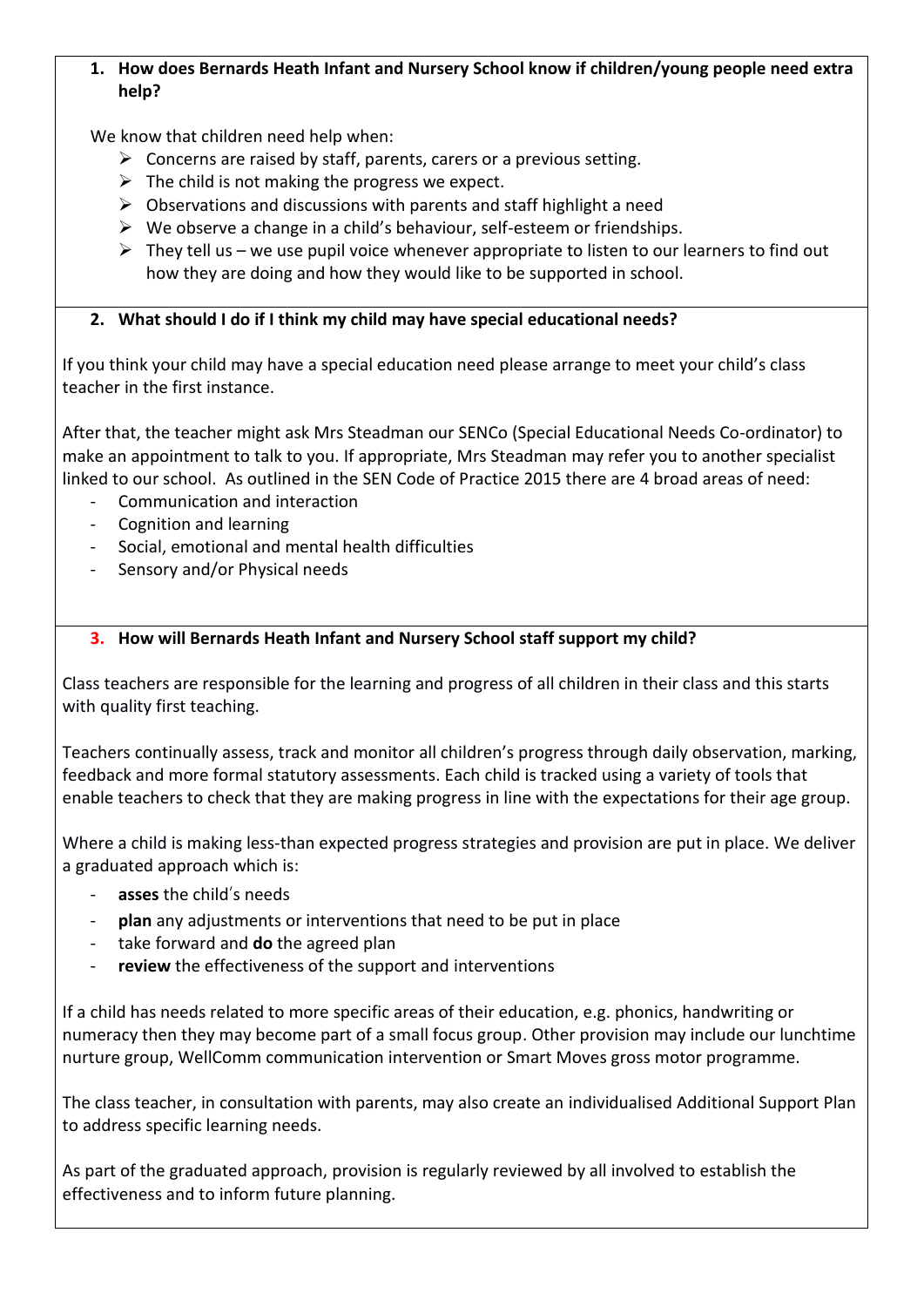Pupil Progress meetings are held each term. This is a meeting where the class teacher meets with the Senior Leadership Team to discuss the progress of children in their class.

Occasionally a child may need more expert support from an outside agency such as The Links (Behaviour Support Team), an Educational Psychologist or a Speech and Language Therapist. A referral will be made, following parental consent, and parents are regularly kept up-to-date with outcomes and progress.

# **4. How will I know how my child is doing?**

Through Parent Teacher Consultations. These are held 3 times a year in the Autumn, Spring and Summer terms. A written report will be provided alongside the opportunity to meet with your child's class teacher. This report contains information about how they are doing in relation to Age Related Expectations.

As required, other opportunities include:

- $\triangleright$  Informal meetings with the class teacher / SENCO
- $\triangleright$  Additional Support Plan Review meetings (termly)
- $\triangleright$  Six monthly or annual reviews for children with an Education Health and Care Plan.

# **5. How will provision be matched to my child's needs?**

Our curriculum is accessible to all children and where a child is making less-than expected progress our first response is through 'quality first' teaching targeted at the area of weakness. Reasonable adjustments are made and scaffolding of learning is implemented to support a child to make progress. Our Early Years Curriculum (For Foundation Stage) and Progression Documents (for Key Stage 1) provide more information about the expected end points in each area of learning. Our Progression Documents can be found here [: Click Here](https://bernardsheath.herts.sch.uk/progression-documents/)

The class teacher is responsible for the progress of all children and they will ensure reasonable adjustments are made to ensure that barriers to learning are removed and that adaptations are embedded into our curriculum. Adaptations are designed to allow pupils to access tasks at a level which is appropriate for them whilst still maintaining independence. This scaffolding and the adaptations could involve:

- $\triangleright$  Changes to the task
- $\triangleright$  Adapted environment
- $\triangleright$  Use of different equipment and resources
- $\triangleright$  Alternative methods of recording answers
- $\triangleright$  Use of and access to ICT
- $\triangleright$  Individual timetables
- $\triangleright$  taking part in a small focus group

If a child is not making expected progress the teacher, in consultation with parents, may create an Additional Support Plan (ASP) to address specific learning needs.

We use the Assess/Plan/Do/Review model to help ensure that the right provision and support is being given. This graduated approach ensures that adjustments and provision respond to a child's needs and are changed as required. Provision is regularly reviewed.

For some children advice may also be sought from outside agencies so that specific and achievable targets can be set based on specialist advice.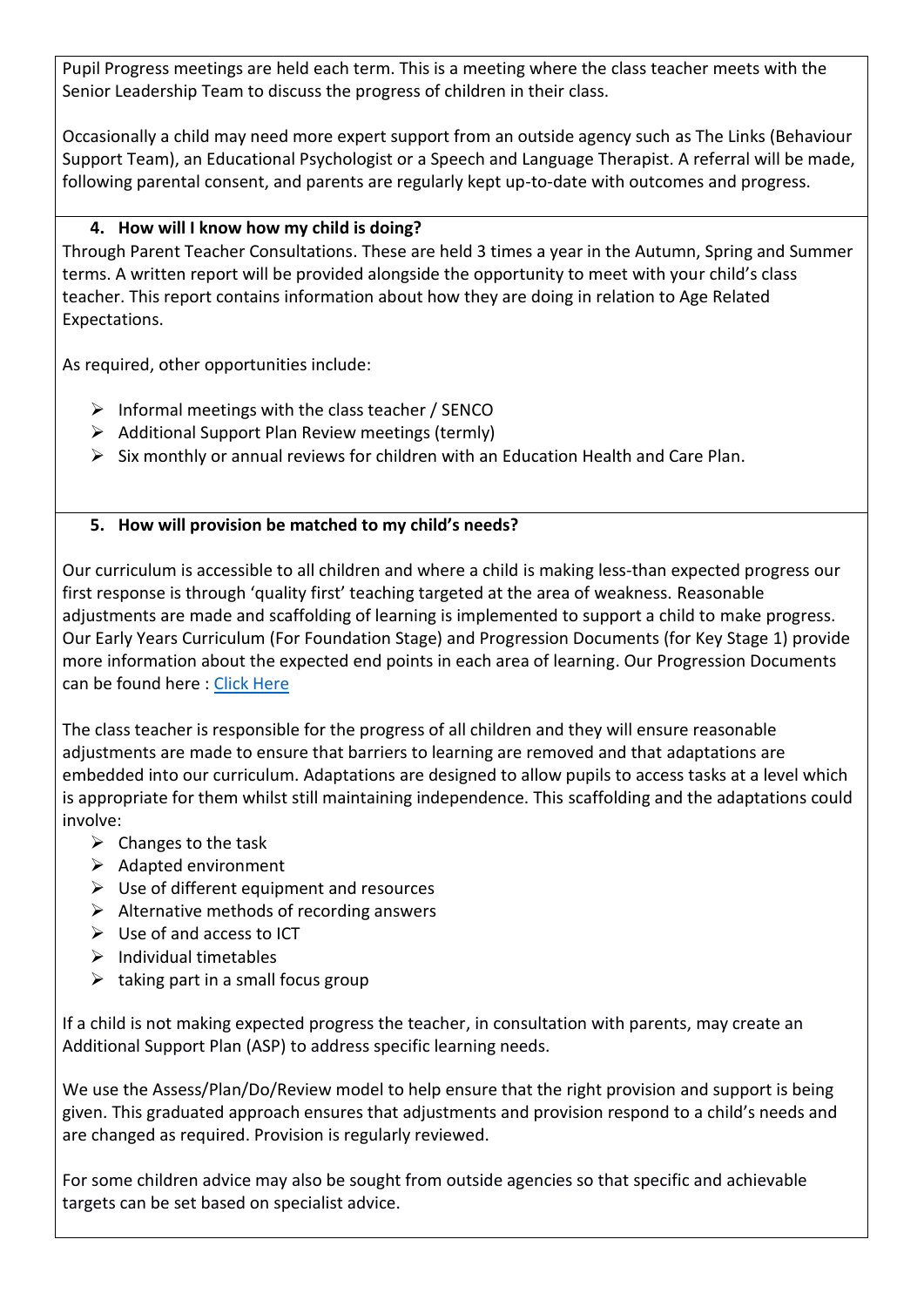### **6. What support will there be for my child's overall wellbeing?**

The school offers a variety of pastoral support for children who are encountering difficulties.

Social and Emotional Wellbeing:

- $\triangleright$  All members of staff know their classes well and support children in their emotional and social development
- $\triangleright$  We take a proactive approach to positive mental health and have embedded times of the day for mindfulness, stillness and reflection. A mindfulness club is also run for small groups of children.
- $\triangleright$  Our Learning Hero's (Bear, Dog, Duck, Monkey and Giraffe) provide an age appropriate means of building the children's understanding of learning behaviours, feelings and being inclusive.
- $\triangleright$  We apply the Zones of Regulation across the school, an approach that helps the children to understand their feelings and emotions and the feelings and emotions or others.
- $\triangleright$  Our Mental Health Leads are Suzanne Steadman and Helen Flanagan
- In addition, and always following parental consent, we may access support from an outside agency such as the school nurse service, or counselling services.

#### Children with Medical needs

- $\triangleright$  If a child has an ongoing medical need a Care Plan is compiled to ensure they receive appropriate care and all relevant adults know what this looks like
- $\triangleright$  A large majority of staff have first aid training, and other medical training as necessary, to support children at school
- Dawn Mayhew and Helen Morehen are our Medical Needs Leads

#### Behaviour Policy

 $\triangleright$  We follow the Hertfordshire STEPS. This is a therapeutic behaviour approach to behaviour management. Our Behaviour Lead is Jon Fisher. The school has a Behaviour Policy which is available on our website. [Click here](https://bernardsheath.herts.sch.uk/wp-content/uploads/2021/10/BHIS-Behaviour-Policy-April-2021.pdf)

### **7. What specialist services and expertise are available at or accessed by the school?**

At times it is necessary to consult with outside agencies to receive specialist advice. Agencies used by the school include:

- $\triangleright$  Education Psychologist
- $\triangleright$  Speech and Language Therapist
- $\triangleright$  Physiotherapists & Occupational Therapists
- Advisory Teachers for Speech & Language Communication Disorders, Visual & Hearing impairment and the Autism Advisory Teachers
- $\triangleright$  Outreach teacher from the Collett MLD School
- $\triangleright$  School Nurse
- $\triangleright$  Family Worker
- $\triangleright$  Social Workers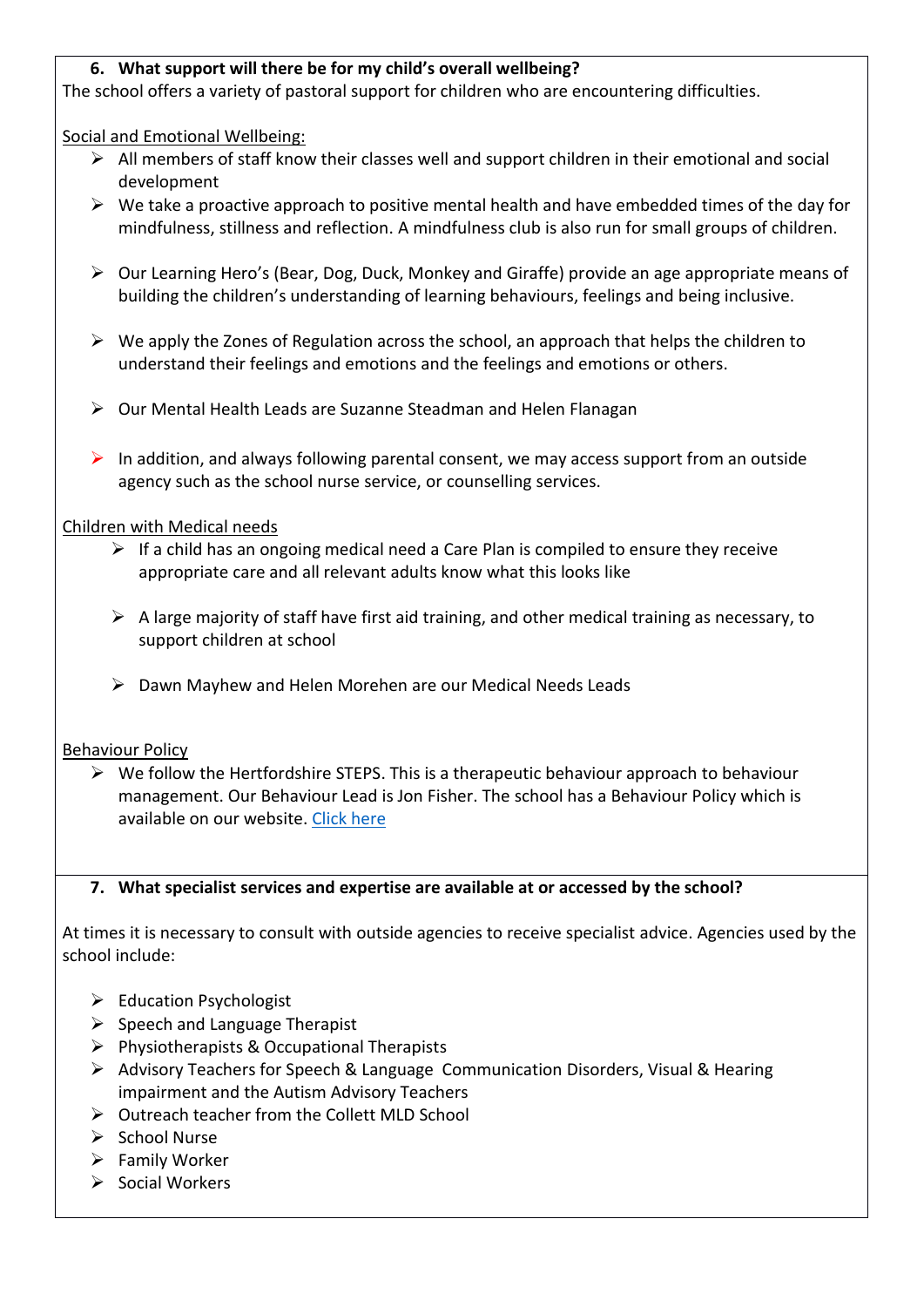### **8. What provision does the school make for Children Looked After (CLA) and Previously Looked After (PLA)?**

The school has a designated teacher for CLA (Antonia Onyeze) who attends relevant training provided by Virtual Schools. She is a link between the school, foster family and other agencies involved with the child. Excellent communication is a very important part of this role.

- $\triangleright$  Recently adopted children and their families are still able to access Virtual Schools support
- $\triangleright$  A local Adoption Support Service Advice Line is available Mon to Fri 9.00am 8.00pm and Sat 10.00am – 4.00pm on 01438 844488
- $\triangleright$  The school has a separate Children Looked After Policy which is available on our website. Click [here](https://bernardsheath.herts.sch.uk/wp-content/uploads/2021/11/BHIS-Children-Looked-After-and-Previously-Looked-After-Policy-June-2021.pdf)
- **9. What training have the staff, supporting children and young people with SEND, had or are having?**

Training is on-going depending on the needs of the children and staff working with them.

- $\triangleright$  The SENCO holds the National Award for SEN Co-ordination
- $\triangleright$  Staff have had Hertfordshire Steps 'Step On' training
- $\triangleright$  Several members of staff are trained to assess and implement Smart Moves for individual and small groups of children helping them develop their gross motor skills
- $\triangleright$  Other training includes training from the Hearing Impairment team, update training from the Autism Education Trust and Autism Advisory Teachers and understanding Sensory Processing.
- **10. How will you help me to support my child's learning?**
- $\triangleright$  The school has an 'open door' policy where parents are welcome to discuss their child's with staff.
- $\triangleright$  Parents are informed if a child is having extra help at school and how they can support this at home.
- $\triangleright$  The school leads parent workshops to explain methods used in teaching key subjects. Recent workshops have been held in Maths and phonics/reading.
- $\triangleright$  Some children maybe given an Additional Support Plan. Parents of children with Additional Support Plans are invited into school at least termly to review progress and next steps. Parent contributions to these plans are very important.
- $\triangleright$  Each class has a 'blog' on the school website which is updated regularly with advice on what learning has been happening at school and how this can be supported at home.
- $\triangleright$  Parents are encouraged to come and volunteer at school and support regularly (following the guidance in Keeping Children Safe in Education)
- **11. How does the school enable constructive partnership working with families?**

The school values strong relationships and communication with parents and understand if home and school work effectively together, children are well supported.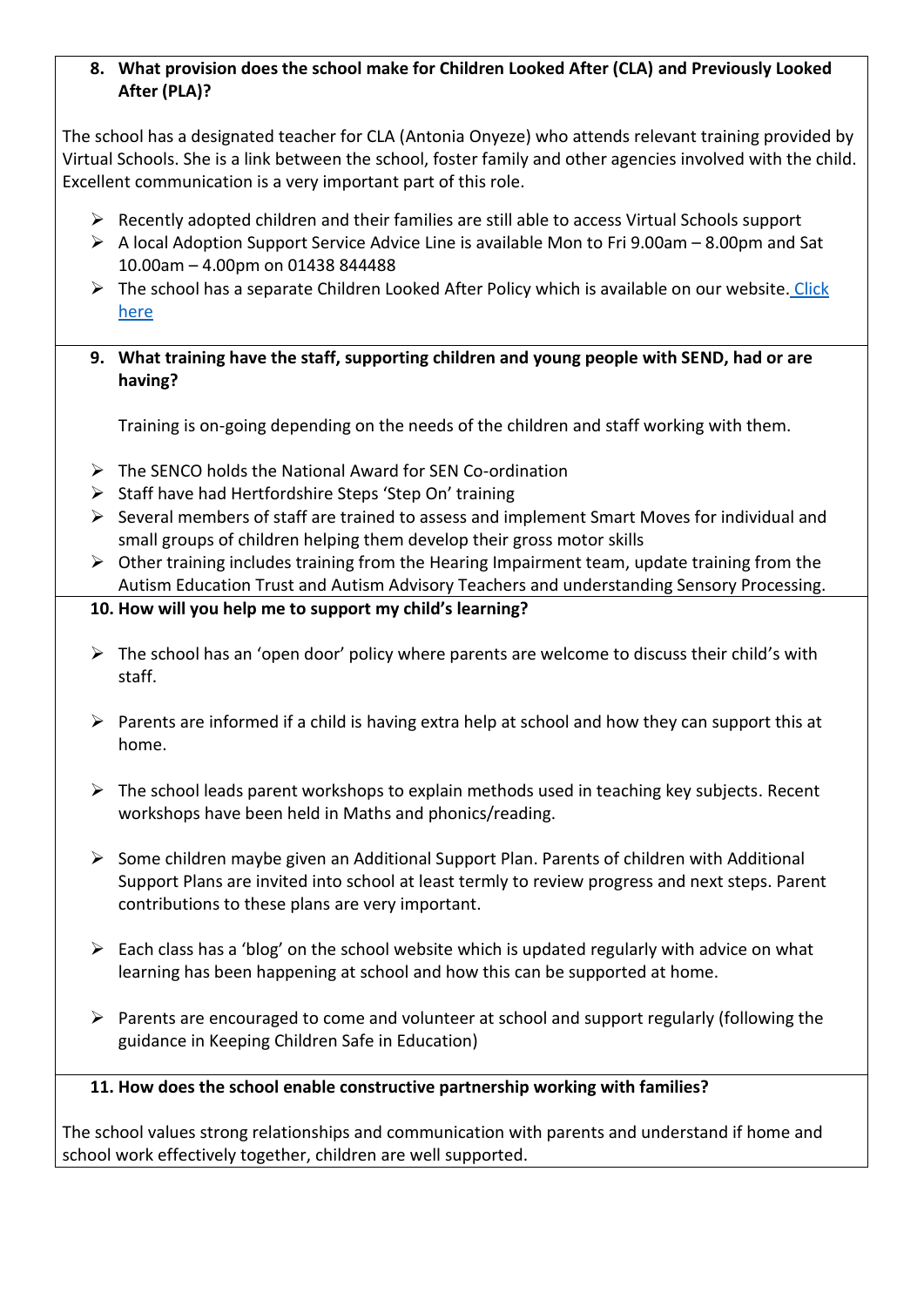

- $\triangleright$  Parents are informed if a child is having extra help at home and how they can support this at home.
- $\triangleright$  SENCo meetings
- $\triangleright$  We operate an 'open door' policy

# **12. How will my child be included in activities outside the classroom including school visits?**

We are an inclusive school and activities and offsite school visits are planned for all children. Risk Assessments and Risk Reduction Plans are written and procedures are put in place to enable all children to participate as appropriate. 1:1 ratios may be used for specific activities or visits and parents may be asked to accompany the class. Discussions will be held with parents and school staff as necessary in advance of visits and activities to ensure that any required adjustments are in place and information has been shared.

# **13. How accessible is the school environment?**

- $\triangleright$  All areas of the school can be accessed by all children, parents and staff
- $\triangleright$  All steps are visible with yellow marking
- $\triangleright$  The school has dedicated disabled parking
- $\triangleright$  Signs clearly show visitors where they need to go to access the school building
- $\triangleright$  We have a quiet space in school with a range of sensory resources that is used regularly for intervention groups and a lunchtime nurture group

The school Accessibility Plan can be found on the school website under the Policies section. [Click here.](https://bernardsheath.herts.sch.uk/wp-content/uploads/2021/12/BHIS-School-Access-Plan-Oct-20.pdf)

# **14. Who can I contact for further information?**

- $\triangleright$  Your first contact is your child's class teacher
- $\triangleright$  Mrs Steadman is the Special Educational Needs Coordinator (SENCO)
- $\triangleright$  The Head Teacher, Mrs Hannah Rimmer

All these people can be contacted via the school office - 01727 852106 or [admin@bernardsheath.herts.sch.uk](mailto:admin@bernardsheath.herts.sch.uk)

- $\triangleright$  Our complaints policy can be found on the school website under the Policies section. [Click here.](https://bernardsheath.herts.sch.uk/wp-content/uploads/2021/11/Complaints-Policy-including-Complaint-Form-January-2020.pdf)
- $\triangleright$  SENDIAS is an impartial Special Educational Needs and Disability Information, Advice and Support Service (SENDIASS). It is a service for children, young people with special educational needs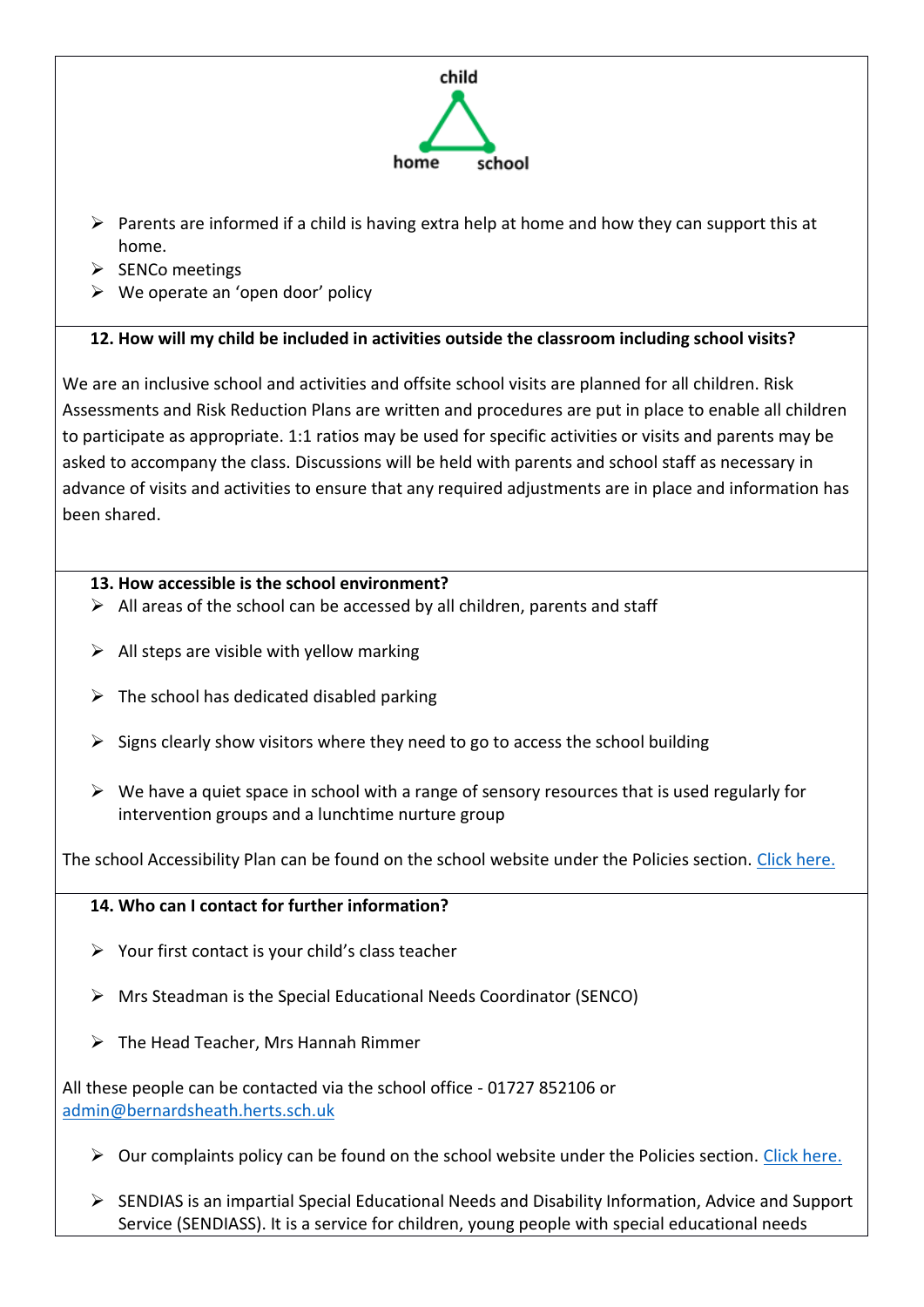and/or disability (SEND) aged 0 to 25 years and their parents on issues relating to SEND. They provide free, confidential and impartial information, advice and support through their helpline service, online resources, at events and workshops as well as through individual casework.

More information can be found here: [SENDIASS.](file:///C:/Users/ss/Downloads/SENDIASS) They can be contacted via: **[info@hertssendiass.org.uk](mailto:info@hertssendiass.org.uk) or** Telephone: **01992 555847**

### **15. How will the school prepare and support my child to join the school, transfer to a new school or the next stage of education?**

Strategies are in place to enable the children's transition to a new school to be as smooth as possible. These include but are not limited to:

- $\triangleright$  Discussion between previous or receiving schools prior to the children joining/leaving
- $\triangleright$  Planned visits to pre-school settings and Bernards Heath Junior School as and where appropriate
- $\triangleright$  Annual transition day when all children at Bernards Heath Infant and Nursery School meet their new teacher and teaching assistant
- $\triangleright$  A more individualised transition plan as appropriate discussed with parents
- $\triangleright$  Photos of new staff and key areas to share at home (as appropriate)

### 16. **How are the school's resources allocated and matched to children's special educational needs**?

- $\triangleright$  The SEN budget is allocated each financial year. The money is used to provide additional adult support or resources dependant on need. When appropriate, an application can be made by the school to the Local Authority for Local High Needs Funding (short term additional funding for up to 3 terms).
- $\triangleright$  Provision maps are updated termly in pupil progress meetings and provision is adapted as needs change

**17. How is the decision made about how much support my child will receive?**

- $\triangleright$  The decision is made through continual assessment of how your child is progressing, what type of support your child needs and advice given by outside agencies
- $\triangleright$  It is our aim to develop the independence of all children and no child will receive full-time support from the same adult
- **18. How can I find information on the local authority's Local Offer of services and provision for children and young people with special educational needs and disability?**